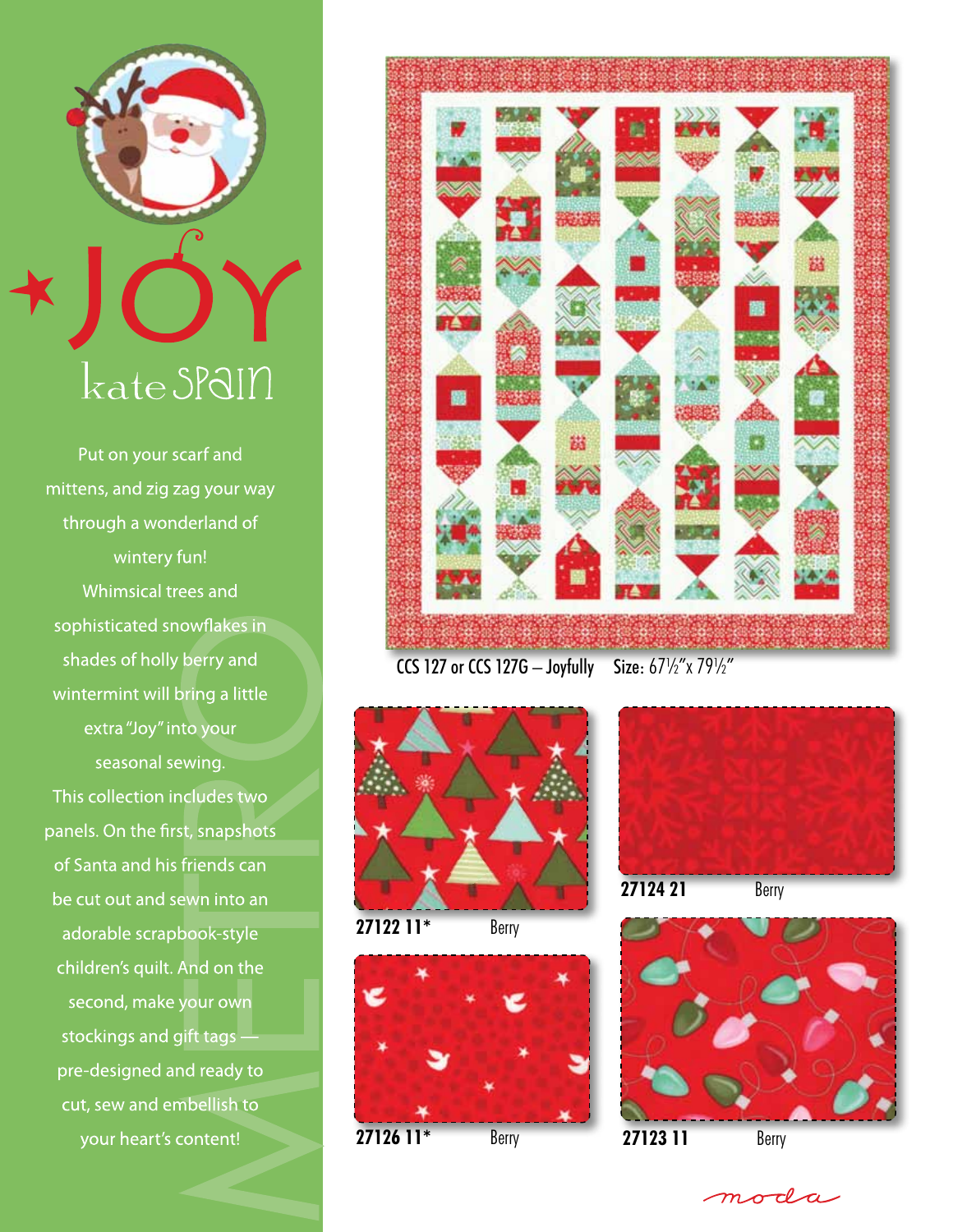







**27125 13\*** Holly Berry

**27127 12** Holly



**27120 11\*** Snow Panel Measures 36" x 44"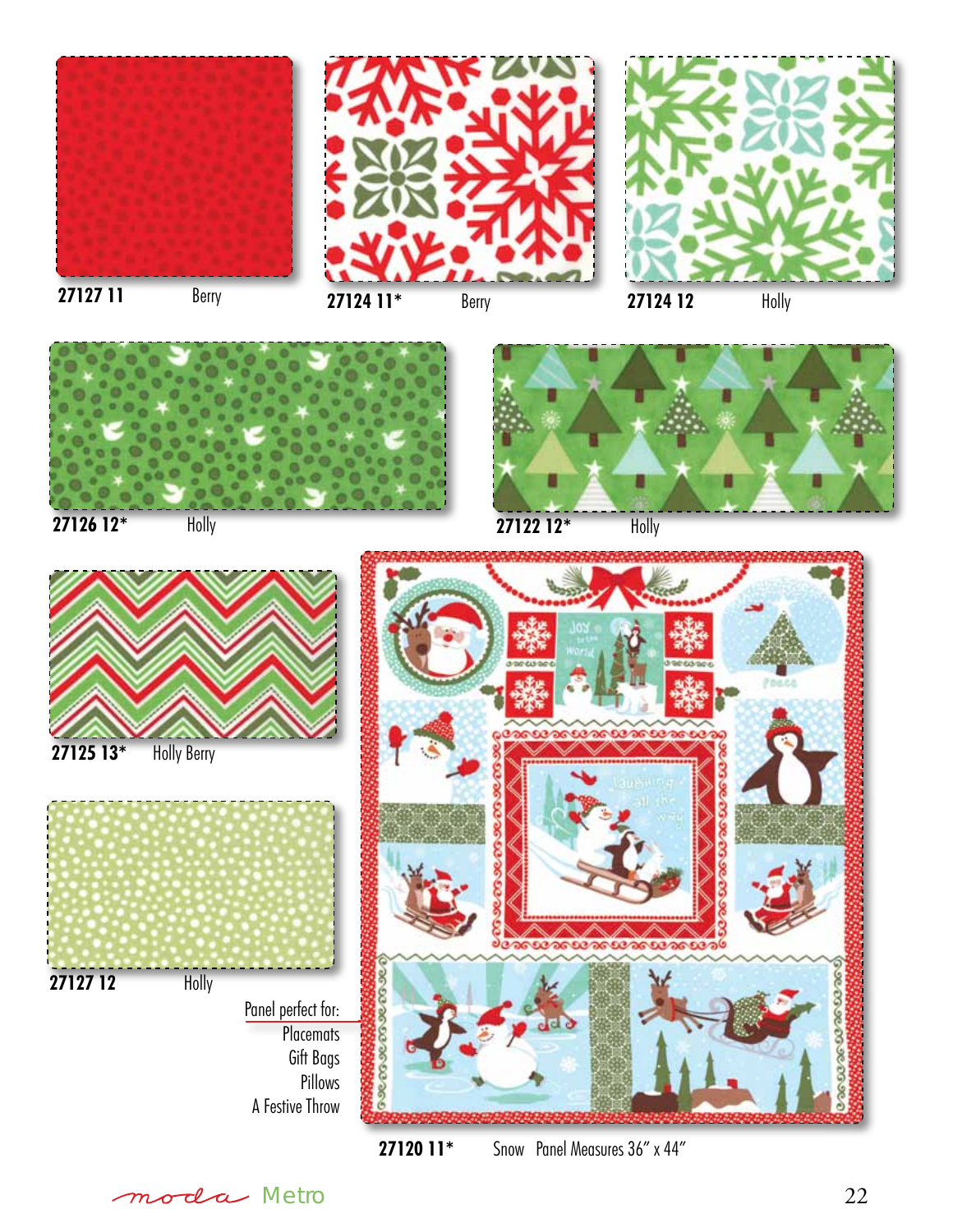